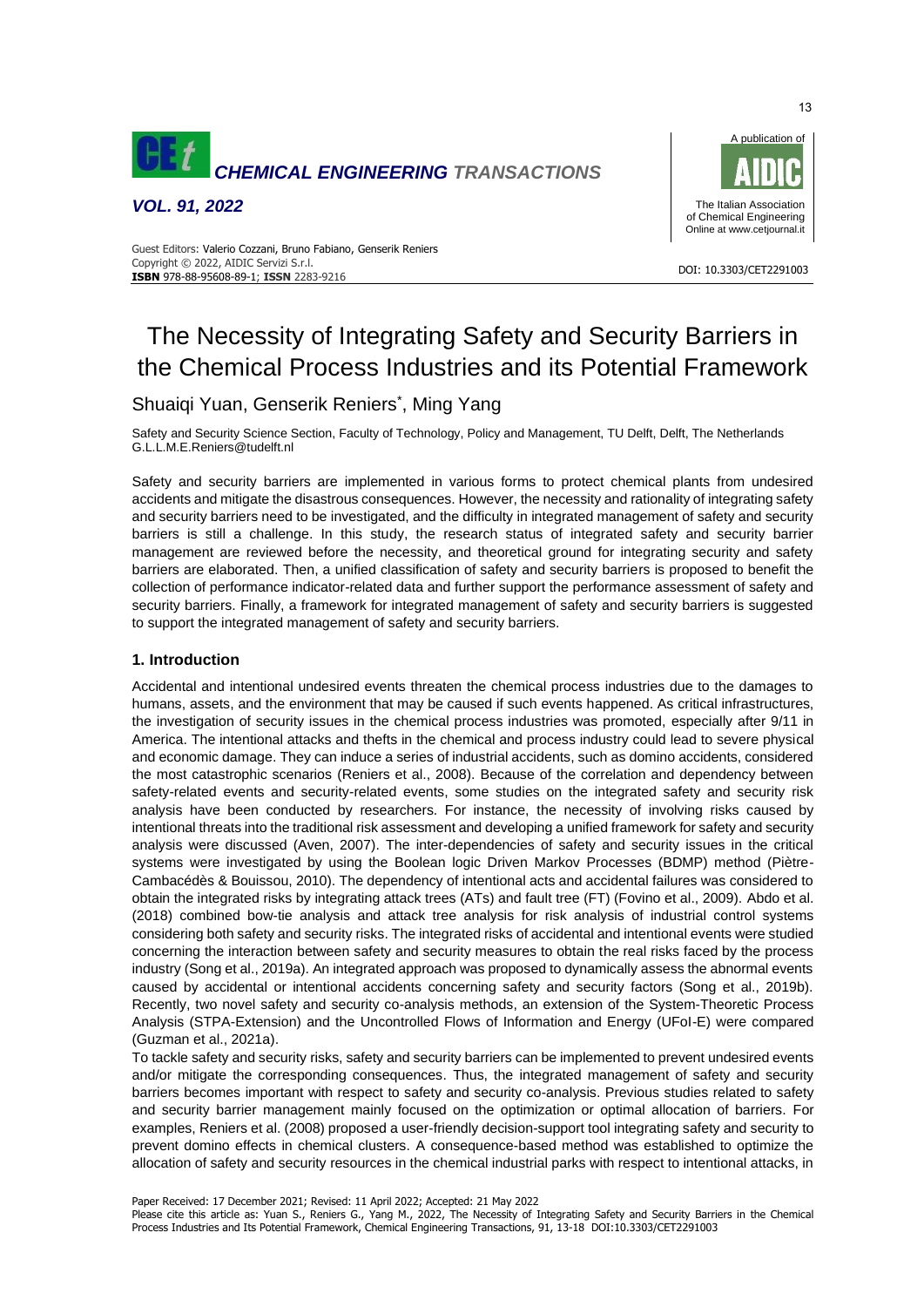which the security measures and safety barriers were integrated into a dynamic vulnerability assessment graph (DVAG) model for vulnerability assessment of installations (Chen et al., 2019). The net present value of benefits (NPVB) and "PROTOPT" optimization algorithm were employed in the cost-benefit analysis to determine the most profitable protection strategy with the combination of safety and security measures (Chen et al., 2020). Although previous studies stressed the importance of safety and security risk co-analysis, the theoretical ground for integrating safety and security barriers has not been elaborated. A unified framework for integrated management of safety and security barriers has not been proposed from a system perspective. In order to facilitate barrier management, the necessity for integrating security and safety barriers is elaborated in this paper, and novel classification of safety and security barriers is proposed to benefit assessment and integrated management of safety and security barriers. Finally, a framework for integrated management of safety and security barriers is suggested from a system perspective.

#### **2. The necessity of integrating safety and security barriers**

Process facilities are inevitably exposed to accidental and intentional risks. Security management should be regarded as an indispensable component of the process risk management. Safety and security barriers are implemented in various forms (technical and non-technical) to protect chemical plants from undesired damages. There is some difference between safety-related events and security-related events, for instance, intentional and malevolent acts can be more difficult to prevent since intelligent adversaries can change their strategies according to the protection measures. The goal of implementing both safety and security barriers is the same: prevent loss and reduce risks. Previous studies related to safety and security co-analysis have already laid a foundation for integrated safety and security barrier management. Moreover, practices in the field also indicate that integrated safety and security barrier management is a new trend. This paper concludes the reasons for integrating safety and security barriers as follows:

- ⚫ Events caused by intentional and malevolent acts can induce catastrophic accidents, and security-related factors may influence accidental factors as well and vice versa (Song et al., 2019b). Therefore, it is recommended to conduct a risk analysis to consider both safety and security risks, and the obtained integrated risks can be regarded as the "real risks". Because the implementation and performance of both safety and security barriers have a considerable influence on calculating the "real risks", it is necessary to integrate safety and security barriers during the risk assessment process.
- In terms of research methods, security-related research can learn a lot from the theories and models that have been adapted in safety science. It is possible to develop a method to deal with safety and security risks because many similarities exist in safety and security problems. However, the risks can be diverse in different scenarios.
- ⚫ Considering the economic issues related to barrier management, the investment in safety/security barrier implementation, operation, inspection, maintenance all have economic limitations. Because the common goal of safety and security barriers is to prevent loss or reduce risks and there are some correlations and dependency between safety and security issues, the management concerning only safety barriers or security barriers can be almost impossible to obtain the most efficient and economical investment. Therefore, the integrated safety and security barrier management and investment can be more reasonable, effective, and economical with the help of safety and security barrier co-analysis and integrated investment.

#### **3. Classification of safety and security barriers**

To achieve the integrated management of safety and security barriers, it is necessary to have a unified classification of safety and security barriers and support the unified optimization and management of safety and security barriers. A classification method for safety barriers was proposed to facilitate the indicator assignment and indicator-related data collection concerning the performance assessment of safety barriers (Yuan et al., 2022). Safety barriers are classified into technical, non-technical observable, and non-technical non-observable, considering the relationship between safety barriers and safety indicators, as shown in Figure 1. According to this classification, non-technical indicators associated with human perception, awareness, cognition, and psychology can be called non-observable indicators because they are impossible to observe or measure directly. Using this classification, different types of indicators and evaluation methods can be assigned to various safety and security barriers concerning the technical features of the barriers.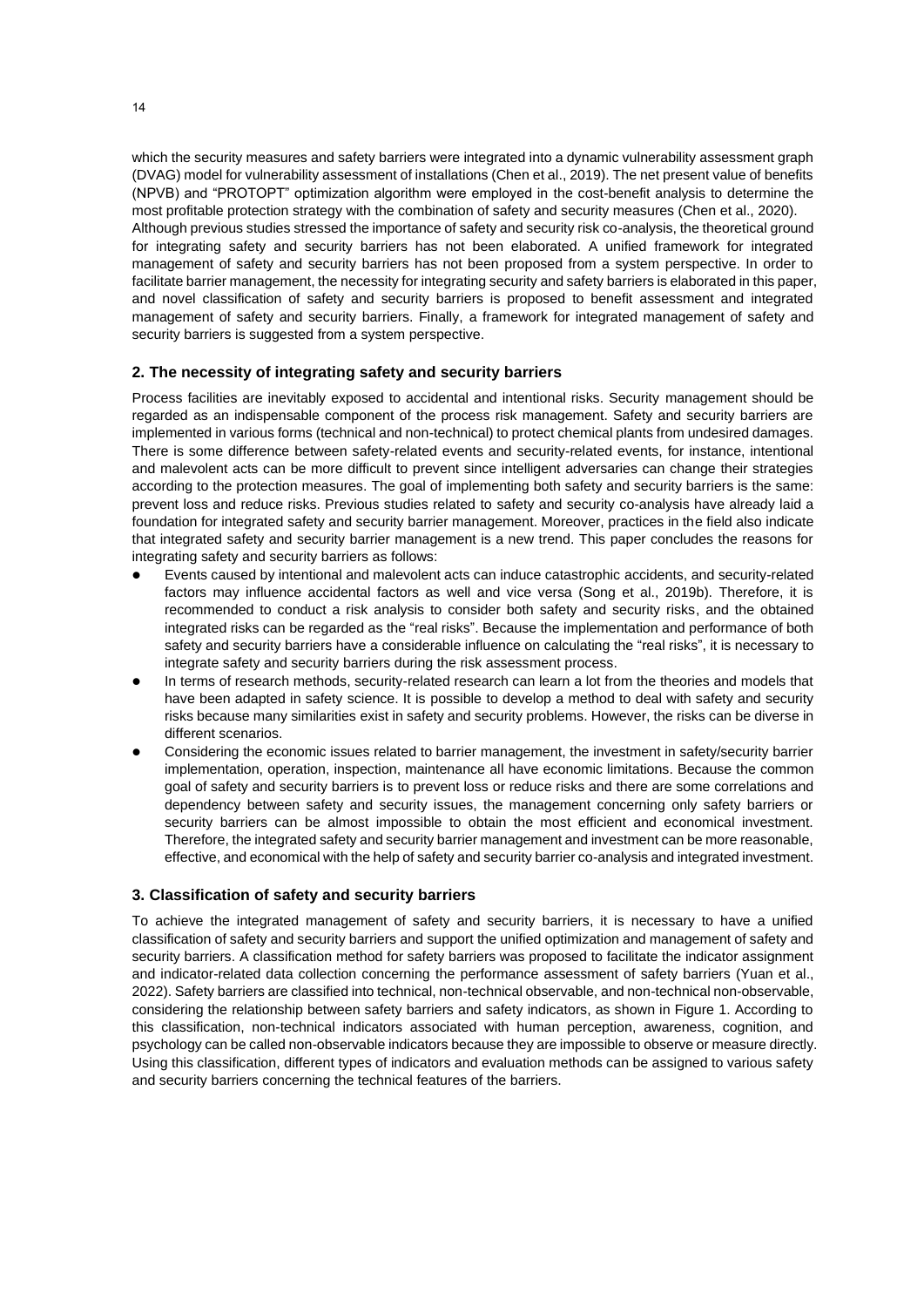

*Figure 1: Classification of safety barriers adapted from (Yuan et al., 2022)*

According to the study in Garcia (2007), the functions of the physical protection systems (PPS) was divided into detection, delay, and response, which means the primary functions of a PPS are detection of an adversary, delay of that adversary, and response by security personnel (guard force). In the concept of PPS, various elements such as fences, sensors, communication devices, security personnel, and so on can be involved to achieve the protection objectives. The classification of PPS was widely used in the studies related to physical security barriers assessment and management (Chen et al., 2020) and the analysis of cyber-physical harm scenarios (Guzman et al., 2021b). In this study, we proposed combining the features of the safety and security barriers to achieve a unified classification of safety and security barriers using two-dimensional classification criteria. Both the indicator assignment and the functions of PPS were concerned. Additionally, this classification can be applied to both scenarios-specific barriers and management delivery systems. The proposed classification divided the safety and security barriers into nine categories with nine marks, as shown in Figure 2. We also provide an example to illustrate the proposed classification in case of oil storage tank damage that happened because of an external fire or an intentional attack. An illustrative scenario was presented by a bowtie model with the pre-event scenario, as shown in *Figure 3*. Accordingly. the safety and security barriers used in this scenario were listed in Table 1, in which the classification marks of *Figure 2* were assigned as well. As illustrated in *Figure 3* and Table 1, twelve safety and security barriers can be employed to prevent the oil storage tank damage caused by an external fire or an intentional attack. The twelve safety and security barriers can be categorized according to the proposed classification method in *Figure 2.* Considering the activation phases (detection-delay-response), the safety and security barriers can be placed orderly in the evolution process of the accident scenario. According to this classification, different types of indicators and evaluation methods can be assigned to various safety and security barriers concerning the technical features of the safety and security barriers. Therefore, the proposed classification method is practical to integrate safety and security barriers, which can support the indicator assignment, inspection, assessment, and management of safety and security barriers in the chemical process industries.

|                                        | Response       | Delay          | Detection      |
|----------------------------------------|----------------|----------------|----------------|
| <b>Technical</b>                       | A <sub>3</sub> | A <sub>2</sub> | A <sub>1</sub> |
| Non-Technical<br><b>Observable</b>     | B <sub>3</sub> | B <sub>2</sub> | B1             |
| <b>Non-Technical</b><br>Non-observable | C <sub>3</sub> | C <sub>2</sub> | C1             |

*Figure 2: A unified classification of safety and security barriers in the chemical process industries by using two-dimensional classification criteria*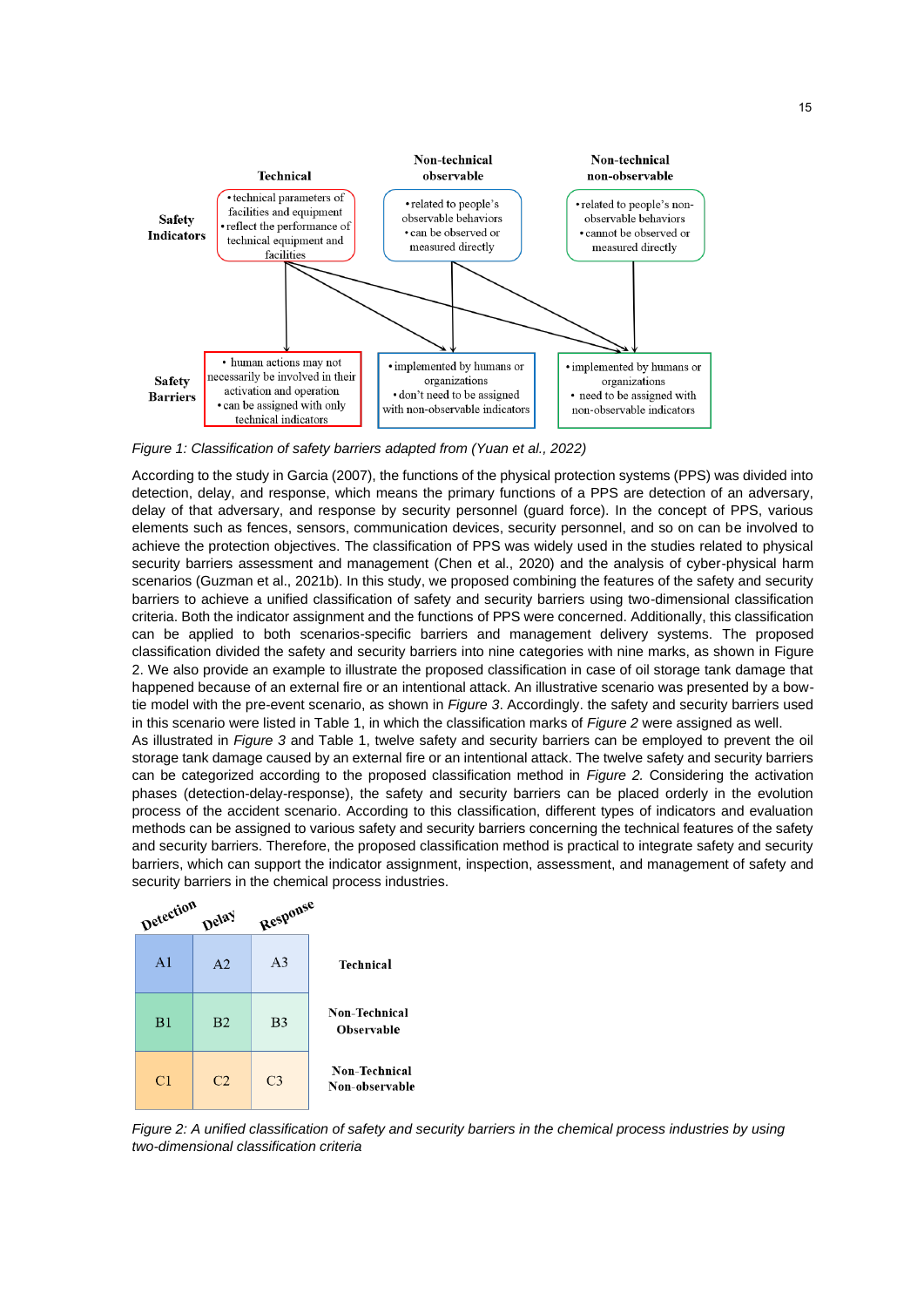| <b>Number</b>  | Safety and security barriers                       | <b>Classification marks</b> |
|----------------|----------------------------------------------------|-----------------------------|
|                | Camera monitoring                                  | A1                          |
| $\overline{2}$ | Sensor monitoring                                  | A <sub>1</sub>              |
| 3              | Security inspection                                | <b>B1</b>                   |
| 4              | Fence                                              | A2                          |
| 5              | Water deluge system                                | A <sub>2</sub>              |
| 6              | Fireproofing material.                             | A2                          |
| $\overline{7}$ | Emergency team                                     | B <sub>3</sub>              |
| 8              | Warning alarm                                      | A <sub>1</sub>              |
| 9              | <b>Guard force</b>                                 | B <sub>3</sub>              |
| 10             | Training emergency team                            | C <sub>3</sub>              |
| 11             | Training guard force                               | C <sub>3</sub>              |
| 12             | Promoting interaction between technical monitoring | C <sub>1</sub>              |
|                | and security inspection                            |                             |

*Table 1: Safety and security barriers used in the prevention of oil tank damage*



*Figure 3: Safety and security barriers used in the prevention of oil tank damage illustrated on the left side of a bow-tie*

#### **4. A framework for integrated management of safety and security barriers**

Although the optimization and optimal allocation of barriers were primarily discussed by previous studies and the cost-effectiveness analysis or cost-benefit analysis were employed to optimize barriers under budget limitations, the reasonable procedures for integrated management of safety and security barriers have been rarely investigated. The integrated management of safety and security barriers should follow a systematic process. Several issues need to be addressed concerning the integrated management of safety and security barriers. For instance, before developing an integrated framework for safety and security barrier management, the similarity and diffidence between safety and security barriers in terms of accident prevention and mitigation should be identified. The dependency and interactions between safety and security barriers that may affect their individual and integrated performance should be investigated based on quantitative risk assessment (QRA) or semi-quantitative risk assessment. Finally, by employing the risk-based approach and considering the failure probabilities of barriers, risk-based management of safety and security barriers can be simulated. This paper proposed a framework for managing safety and security barriers from a systemic perspective, as shown in *Figure 4*.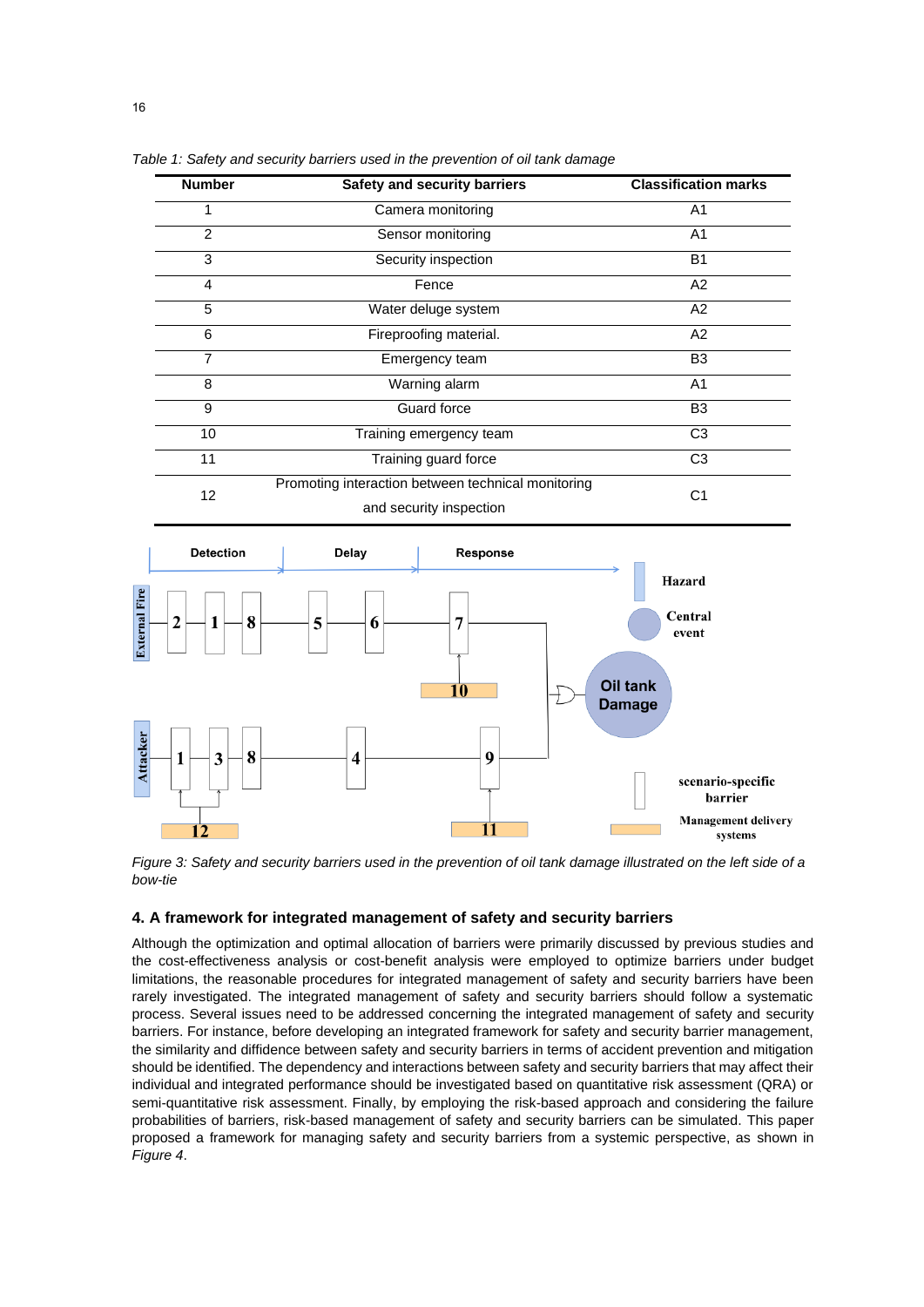

*Figure 4: A framework for integrated management of safety and security barriers*

We divided the integrated management of safety and security barriers into three phases: i) barrier identification & data collection, ii) performance assessment & management, and iii) decision-making. The first phase, which is the preparation phase for the performance assessment of barriers, aims to identify barriers and collect useful data. The identification of integrated safety and security barriers can be achieved by employing bow-tie analysis with the consideration of both safety and security scenarios. The second phase handles the performance assessment of barriers and the safety indicator-based management of barriers. Firstly, the dependency and interactions between safety and security barriers should be investigated. Then, the performance assessment of barriers and MDS (management delivery systems) can be conducted based on safety indicators. Further, the indicator-based assessment of barriers helps barrier management. Finally, risk assessment approaches involving barrier modeling considering the failure probabilities of safety-critical barriers will be developed before the risk-based performance assessment of barriers can be achieved. The performance of barriers can be reflected by how many risks can be reduced by the implementation of such barriers. The final phase deals with decision-making on barrier management. The limitations such as budget limitations and technical constraints that will influence the decision-making on barrier management should be determined. Then, the cost-benefit analysis or cost-effectiveness analysis can be conducted with the combination of optimization algorithms to support decision-making on the allocation and optimization of barriers. Finally, the information and data related to barriers should be updated, and a new circle for barrier management can start.

### **5. Conclusions**

In this paper, the necessity for integrating safety and security barriers in the chemical process industries was discussed, and three main reasons were identified. A unified classification of safety and security barriers was proposed by using two-dimensional classification criteria considering technical features and functions of barriers. An illustrative example was used to show the feasibility of the proposed barrier classification method concerning an oil storage tank damage induced by an external fire or an intentional attack. A framework for integrated management of safety and security barriers is suggested from a systemic perspective. The comprehensive safety and security barrier management procedures were considered in this framework.

Future studies should focus on the application and implementation of the proposed framework for integrated management of safety and security barriers. New approaches need to be developed to tackle the difficulties in integrating safety and security barriers in the chemical process industries. The operation of a barrier may cause some interventions to other barriers. How to consider and assess the dependency and interactions between safety and security barriers within the QRA framework and further make decisions on barriers management to minimize systemic risks need to be addressed. Meanwhile, the combination of quantitative/semi-quantitative barrier assessment and operational safety economics approaches has the potential to determine the most economical barrier investment strategy and support decision-making on barrier design, allocation, inspection, and maintenance.

### **Acknowledgments**

This work is supported by the China Scholarship Council (Grant No: 202006430007).